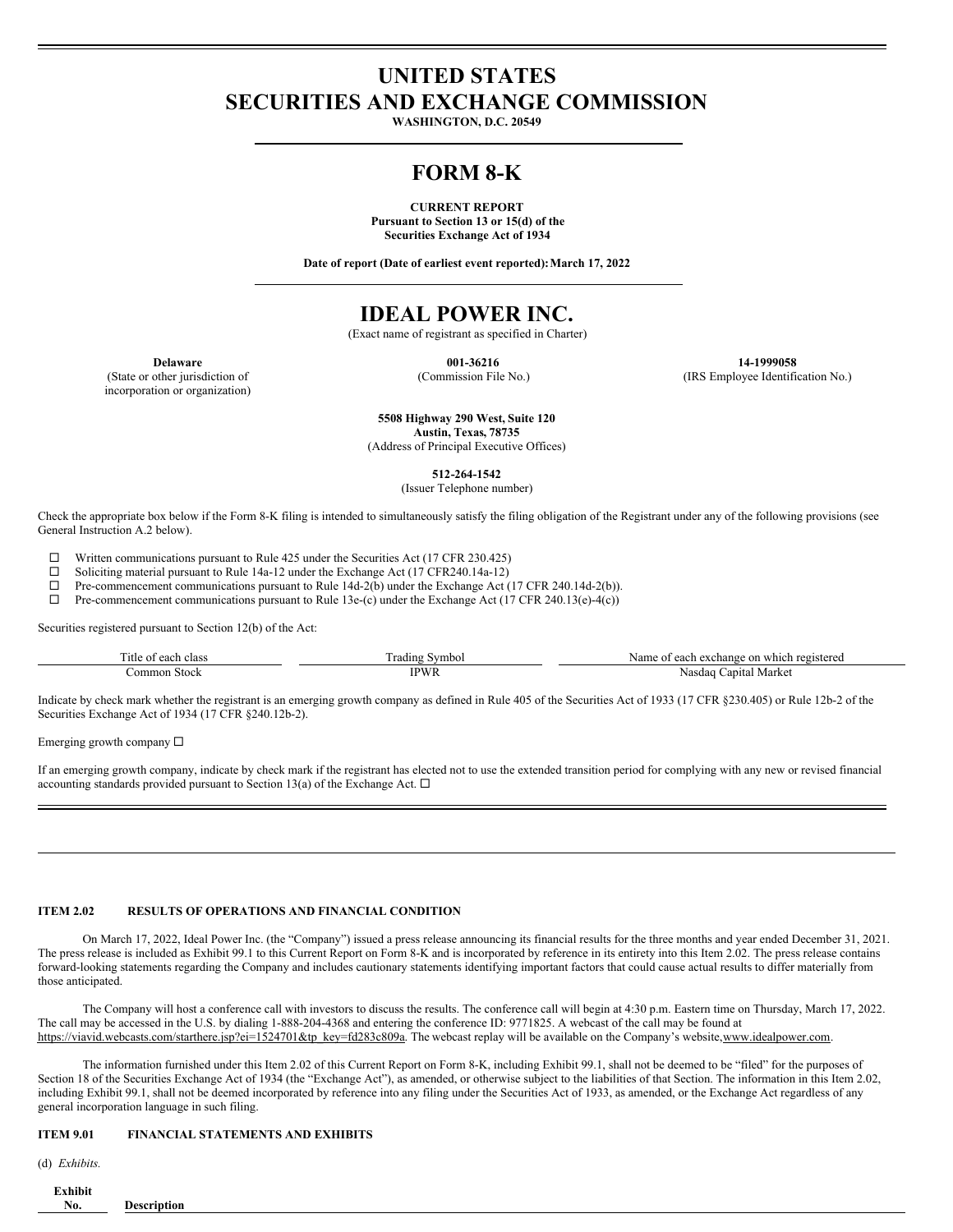104 Cover Page Interactive Data File (embedded within the Inline XBRL document).

## **SIGNATURES**

Pursuant to the requirements of the Securities Exchange Act of 1934, the registrant has duly caused this Current Report to be signed on its behalf by the undersigned hereunto duly authorized.

Dated: March 17, 2022 **IDEAL POWER INC.** 

By: /s/ Timothy Burns Timothy Burns Chief Financial Officer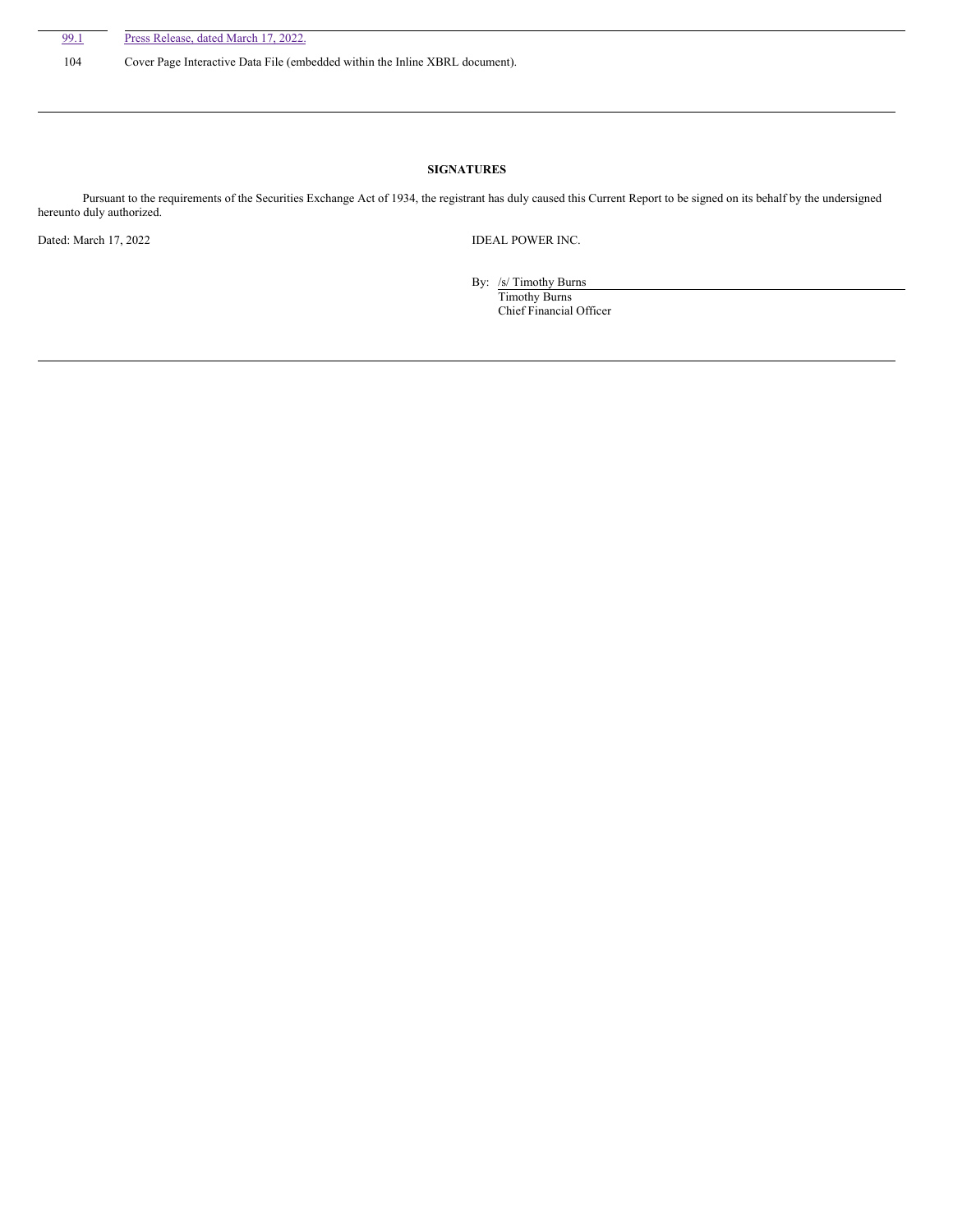

#### **Ideal Power Reports Fourth Quarter and Full Year 2021 Financial Results**

**AUSTIN, TX – March 17, 2022** -- Ideal Power Inc. ("Ideal Power" or the "Company") (Nasdaq: IPWR), pioneering the development and commercialization of the highly efficient and broadly patented B-TRAN™ bidirectional semiconductor power switch, reported results for its fourth quarter and full year ended December 31, 2021.

"Fourth quarter 2021 capped off a year of strong progress along our roadmap to commercialize B-TRAN™ as an innovative technology addressing and enabling high-growth, immediate demand markets with the potential to displace conventional power semiconductor solutions in many applications. We advanced our B-TRAN™ test and evaluation program, adding leading commercial enterprises in each of our target market segments. We also made significant progress under the U.S. Navy/Naval Sea Systems Command (NAVSEA) and Department of Energy (DOE) funded programs for B-TRAN™-enabled solid-state circuit breakers (SSCBs) in collaboration with Diversified Technologies, Inc. (DTI)," stated Dan Brdar, President and Chief Executive Officer of Ideal Power.

"Our objective for 2022 remains to introduce our first product for commercial sale. As we build on our 2021 accomplishments, we expect 2022 to be an exciting year in our commercialization of B-TRAN™ with its unique advantages of bidirectional switching capability and lower switching and conduction losses in the EV, EV charging, renewable energy and energy storage, uninterruptible power supply (UPS) systems for data centers, and SSCB markets. With a talented team, large global companies participating in our test and evaluation program and a strong balance sheet to support our development and commercial objectives, we remain focused on continued strong execution toward commercializing B-TRAN™."

### **Key Fourth Quarter and Recent Operational Highlights**

- Added participants to the B-TRAN™ test and evaluation program, including
	- o a leading manufacturer of commercial electric vehicles (EVs), EV powertrain components and EV charging infrastructure for use in power conversion applications in its commercial EVs
	- o a Forbes 2021 Global 500 leader in diverse power management, for use in bidirectional direct current (DC) SSCB applications for solar and wind systems
- o other commercial businesses and universities that management expects may lead to additional government funding opportunities. · Delivered on the Company's Phase I project commitments under the Small Business Innovation Research (SBIR) grant won in collaboration with DTI from the DOE to develop a B-TRAN™-driven low-loss 13.8 kV alternating current (AC) SSCB. DTI and Ideal Power plan to collaborate on a grant application for a Phase II project. If awarded a Phase II grant by the DOE, DTI will build and test a full 50 MW AC SSCB using Ideal Power B-TRAN™ devices.
- · Completed the fifth fabrication run under the NAVSEA program; wafers from this run will be diced and packaged into devices for testing and delivery. Ideal Power will continue to provide program support through the demonstration of the B-TRAN™ enabled DC SSCB later this year.
- · Completed the wafer fabrication qualification run of a second domestic semiconductor fabrication partner that brings bipolar fabrication experience and supports ongoing development activities.
- · Engaged a world-class packaging firm to transition to Ideal Power's new B-TRAN™ device packaging design for volume production.
- · Appointed two new independent directors, Drue Freeman and Greg Knight, to Ideal Power's Board of Directors, adding significant semiconductor experience and relationships in key target markets including EVs, renewable energy and energy storage and power electronics.

### *Fourth Quarter and Full Year 2021 Financial Results*

- Grant revenue was \$128,605 in the fourth quarter of 2021 compared to \$273,827 in the fourth quarter of 2020.
- Grant revenue was \$576,399 for the full 2021 compared to \$428,129 for the full year 2020.
- · Operating expenses in the fourth quarter of 2021 were \$1.4 million compared to \$1.1 million in the fourth quarter of 2020 on higher sales and marketing and general and administrative expenses.
- · Operating expenses in the full year 2021 were \$4.8 million compared to \$4.1 million in the full year 2020 with sales and marketing representing \$0.5 million of the increase.
- Net loss in the fourth quarter of 2021 was \$1.4 million compared to \$1.1 million in the fourth quarter of 2020.
- Net loss in the full year 2021 was \$4.8 million compared to \$7.8 million in the full year 2020, which included a one-time, non-cash warrant inducement expense of \$3.7 million.
- Cash used in operating activities in full year 2021 was \$4.3 million compared to \$3.0 million in full year 2020. Including investing activities, cash burn for the full year 2021 was \$4.5 million.
- Cash and cash equivalents totaled \$23.2 million at December 31, 2021.
- Ideal Power had no long-term debt outstanding at December 31, 2021.

## *Fourth Quarter 2021 Conference Call Details*

Ideal Power President and CEO Dan Brdar and CFO Tim Burns will host a conference call today, followed by a question-and-answer period.

To access the call, please use the following information: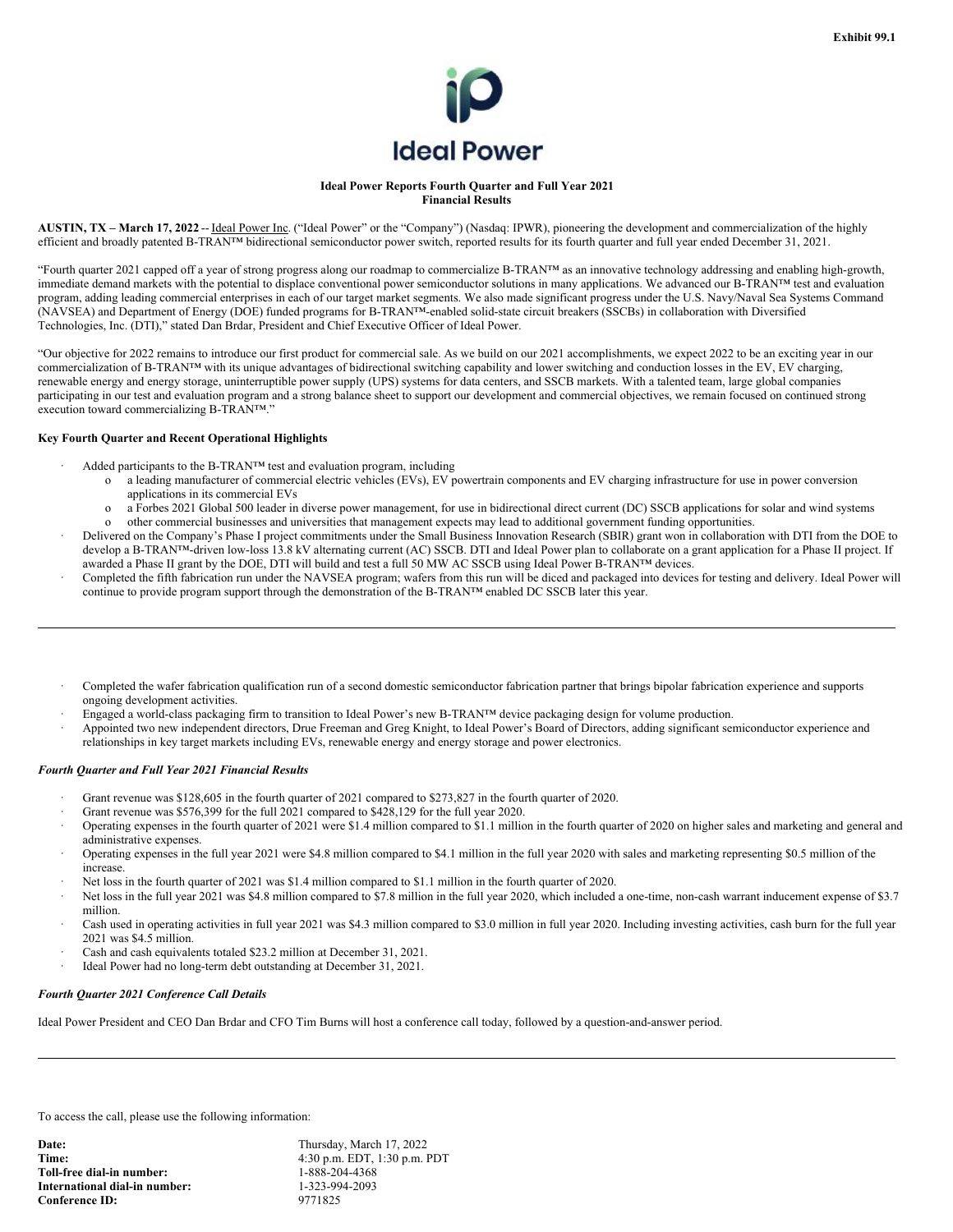<span id="page-3-0"></span>Please call the conference telephone number 5-10 minutes prior to the start time. An operator will register your name and organization. If you have any difficulty connecting with the conference call, please contact LHA Investor Relations at 1-212-838-3777.

The conference call will be broadcast live and available for replay athttps://viavid.webcasts.com/starthere.jsp?ei=1524701&tp\_key=fd283c809a and via the investor relations section of the Company's website at www.IdealPower.com.

A replay of the conference call will be available after 7:30 p.m. Eastern time on Thursday, March 17, 2022, through Sunday, April 17, 2022.

| <b>Toll Free Replay Number:</b>     | 1-844-512-2921 |
|-------------------------------------|----------------|
| <b>International Replay Number:</b> | 1-412-317-6671 |
| <b>Replay ID:</b>                   | 9771825        |

### **About Ideal Power Inc.**

Ideal Power (NASDAQ: IPWR) is pioneering the development of its broadly patented bidirectional semiconductor power switch, creating highly efficient and ecofriendly energy control solutions for electric vehicle, electric vehicle charging, renewable energy, energy storage, UPS / data center, solid-state circuit breaker and other industrial and military applications. The Company is focused on its patented Bidirectional, Bipolar Junction Transistor (B-TRAN™) semiconductor technology. B-TRAN™ is a unique double-sided bidirectional AC switch able to deliver substantial performance improvements over today's conventional power semiconductors. Ideal Power believes B-TRAN™ will reduce conduction and switching losses, complexity of thermal management and operating cost in medium voltage AC power switching and control circuitry. For more information, visit www.IdealPower.com.

#### **Safe Harbor Statement**

All statements in this release that are not based on historical fact are "forward-looking statements" within the meaning of the Private Securities Litigation Reform Act of 1995 and the provisions of Section 27A of the Securities Act of 1933, as amended, and Section 21E of the Securities Exchange Act of 1934, as amended. While Ideal Power's management has based any forward-looking statements included in this release on its current expectations, the information on which such expectations were based may change. Such forward-looking statements included, but are not limited to, statements regarding our plan to introduce our first product for commercial sale in 2022, our expectations regarding our commercialization efforts for B-TRAN™ in 2022, our expectation that other commercial businesses and universities in our test and evaluation program may lead to additional government funding opportunities, our plan to collaborate with DTI on a grant application for a Phase II project and our plans to continue to provide program support through the demonstration of the B-TRAN™ enabled DC SSCB later this year. These forward-looking statements rely on a number of assumptions concerning future events and are subject to a number of risks, uncertainties and other factors, many of which are outside of our control that could cause actual results to materially differ from such statements. Such risks, uncertainties, and other factors include, but are not limited to, the impact of COVID-19 on our business, financial condition and results of operations, the success of our B-TRAN™ technology, including whether the patents for our technology provide adequate protection and whether we can be successful in maintaining, enforcing and defending our patents and our inability to predict with precision or certainty the pace and timing of development and commercialization of our B-TRAN™ technology, including the timing of the completion of our wafer fabrication runs with our semiconductor fabrications partners and our continued success engaging companies to participate in our customer sampling program, and uncertainties set forth in our quarterly, annual and other reports filed with the Securities and Exchange Commission. Furthermore, we operate in a highly competitive and rapidly changing environment where new and unanticipated risks may arise. Accordingly, investors should not place any reliance on forward-looking statements as a prediction of actual results. We disclaim any intention to, and undertake no obligation to, update or revise forward-looking statements.

**Ideal Power Investor Relations Contact:** LHA Investor Relations Carolyn Capaccio, CFA T: 212-838-3777 IdealPowerIR@lhai.com

#### **IDEAL POWER INC. Balance Sheets**

|                                             |              | December 31, |              |           |  |
|---------------------------------------------|--------------|--------------|--------------|-----------|--|
|                                             |              | 2021         |              | 2020      |  |
| <b>ASSETS</b>                               |              |              |              |           |  |
| Current assets:                             |              |              |              |           |  |
| Cash and cash equivalents                   | $\mathbb{S}$ | 23,170,149   | $\mathbb{S}$ | 3,157,256 |  |
| Accounts receivable, net                    |              | 233,262      |              | 170,287   |  |
| Prepayments and other current assets        |              | 43,900       |              | 118,883   |  |
| Total current assets                        |              | 23,447,311   |              | 3,446,426 |  |
|                                             |              |              |              |           |  |
| Property and equipment, net                 |              | 56,158       |              | 37,125    |  |
| Intangible assets, net                      |              | 2,055,650    |              | 1,568,903 |  |
| Right of use asset                          |              | 307,172      |              | 79,719    |  |
| Other assets                                |              | 11,189       |              |           |  |
| Total assets                                |              | 25,877,480   | S.           | 5,132,173 |  |
| <b>LIABILITIES AND STOCKHOLDERS' EQUITY</b> |              |              |              |           |  |
| Current liabilities:                        |              |              |              |           |  |
| Accounts payable                            | $\mathbb{S}$ | 130,500      | \$           | 101,984   |  |
| Accrued expenses                            |              | 353,507      |              | 475,487   |  |
| Current portion of lease liability          |              | 58,864       |              | 82,055    |  |
| Total current liabilities                   |              | 542,871      |              | 659,526   |  |
|                                             |              |              |              |           |  |
| Long-term debt                              |              |              |              | 91,407    |  |
| Long-term lease liability                   |              | 267,584      |              |           |  |
| Other long-term liabilities                 |              | 917,100      |              | 552,031   |  |
| <b>Total liabilities</b>                    |              | 1,727,555    |              | 1,302,964 |  |
|                                             |              |              |              |           |  |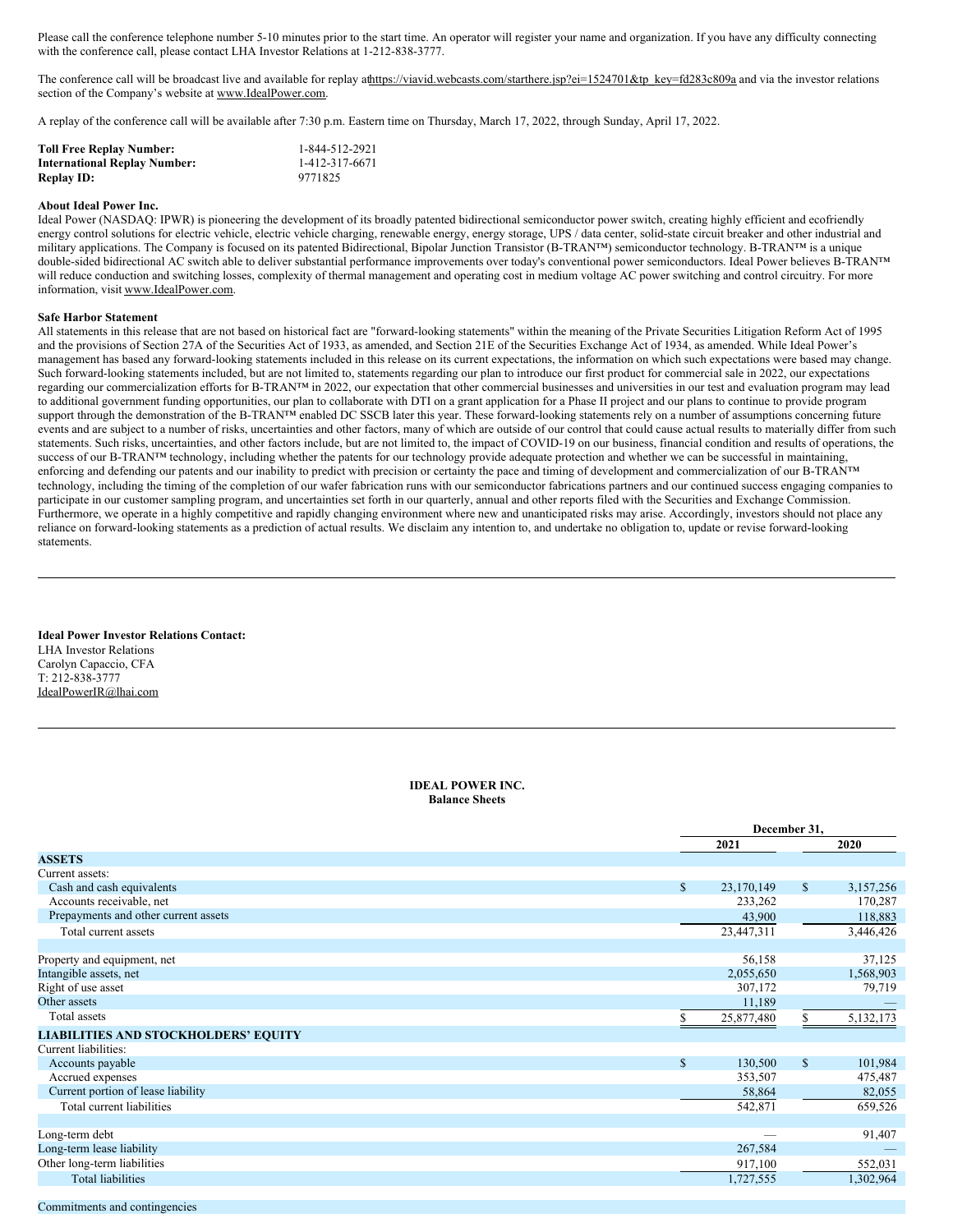| Stockholders' equity:                                                                                                              |              |                |
|------------------------------------------------------------------------------------------------------------------------------------|--------------|----------------|
| Preferred stock, \$0.001 par value; 10,000,000 shares authorized; 0 shares issued and outstanding at December 31, 2021 and<br>2020 |              |                |
| Common stock, \$0.001 par value; 50,000,000 shares authorized; 5,893,767 shares issued and 5,892,446 shares outstanding            |              |                |
| at December 31, 2021; 3,265,740 shares issued and 3,264,419 shares outstanding at December 31, 2020                                | 5.894        | 3.266          |
| Additional paid-in capital                                                                                                         | 104.063.321  | 78.974.964     |
| Treasury stock, at cost; 1,321 shares at December 31, 2021 and 2020, respectively                                                  | (13.210)     | (13,210)       |
| Accumulated deficit                                                                                                                | (79,906,080) | (75, 135, 811) |
| Total stockholders' equity                                                                                                         | 24,149,925   | 3,829,209      |
| Total liabilities and stockholders' equity                                                                                         | 25,877,480   | 5,132,173      |

## **IDEAL POWER INC. Statements of Operations**

|                                                                   | <b>Three Months Ended</b><br>December 31, |              |               |              | <b>Year Ended</b><br>December 31, |              |             |
|-------------------------------------------------------------------|-------------------------------------------|--------------|---------------|--------------|-----------------------------------|--------------|-------------|
|                                                                   | 2021                                      |              | 2020          |              | 2021                              |              | 2020        |
| <b>Grant</b> revenue                                              | 128,605                                   | $\mathbb{S}$ | 273,827       | $\mathbb{S}$ | 576,399                           | $\mathbb{S}$ | 428,129     |
| Cost of grant revenue                                             | 128,605                                   |              | 273,827       |              | 576,399                           |              | 428,129     |
| Gross profit                                                      |                                           |              |               |              |                                   |              |             |
| Operating expenses:                                               |                                           |              |               |              |                                   |              |             |
| Research and development                                          | 501,694                                   |              | 559,356       |              | 1,927,743                         |              | 1,720,893   |
| General and administrative                                        | 703,279                                   |              | 553,474       |              | 2,408,425                         |              | 2,307,089   |
| Sales and marketing                                               | 209,948                                   |              | 20,000        |              | 512,807                           |              | 40,000      |
| Total operating expenses                                          | 1,414,921                                 |              | 1,132,830     |              | 4,848,975                         |              | 4,067,982   |
| Loss from operations                                              | (1,414,921)                               |              | (1, 132, 830) |              | (4,848,975)                       |              | (4,067,982) |
| Other income (expenses):                                          |                                           |              |               |              |                                   |              |             |
| Gain on forgiveness of long-term debt                             |                                           |              |               |              | 91,407                            |              |             |
| Interest expense, net                                             | (5,827)                                   |              | (2,569)       |              | (12,701)                          |              | (5,049)     |
| Warrant inducement expense                                        |                                           |              |               |              |                                   |              | (3,720,866) |
| Total other income (expenses)                                     | (5,827)                                   |              | (2, 569)      |              | 78,706                            |              | (3,725,915) |
| Net loss                                                          | (1,420,748)                               | \$           | (1, 135, 399) | \$           | (4,770,269)                       | S            | (7,793,897) |
| Net loss per share – basic and diluted                            | (0.23)                                    | \$           | (0.26)        | \$           | (0.80)                            | S            | (2.20)      |
| Weighted average number of shares outstanding – basic and diluted | 6,143,452                                 |              | 4,356,324     |              | 5,937,520                         |              | 3,539,217   |

## **IDEAL POWER INC. Statements of Cash Flows**

|                                                                             | For the Year Ended December 31, |    |             |
|-----------------------------------------------------------------------------|---------------------------------|----|-------------|
|                                                                             | 2021                            |    | 2020        |
| Cash flows from operating activities:                                       |                                 |    |             |
| Net loss                                                                    | \$<br>(4,770,269)               | \$ | (7,793,897) |
| Adjustments to reconcile net loss to net cash used in operating activities: |                                 |    |             |
| Depreciation and amortization                                               | 157,564                         |    | 122,152     |
| Write-off of capitalized patents                                            | 528                             |    | 20,660      |
| Stock-based compensation                                                    | 352,313                         |    | 868,648     |
| Stock issued for services                                                   | 207,980                         |    | 50,000      |
| Warrant inducement expense                                                  |                                 |    | 3,720,866   |
| Gain on forgiveness of long-term debt                                       | (91, 407)                       |    |             |
| Decrease (increase) in operating assets:                                    |                                 |    |             |
| Accounts receivable                                                         | (62, 975)                       |    | (170, 287)  |
| Prepaid expenses and other assets                                           | 176,223                         |    | 147,185     |
| Increase (decrease) in operating liabilities:                               |                                 |    |             |
| Accounts payable                                                            | 28,516                          |    | (80, 972)   |
| Accrued expenses                                                            | (279, 337)                      |    | 96,613      |
| Net cash used in operating activities                                       | (4,280,864)                     |    | (3,019,032) |
| Cash flows from investing activities:                                       |                                 |    |             |
| Purchase of property and equipment                                          | (44, 267)                       |    | (13,940)    |
| Acquisition of intangible assets                                            | (192, 668)                      |    | (53,220)    |
| Net cash used in investing activities                                       | (236, 935)                      |    | (67,160)    |
| Cash flows from financing activities:                                       |                                 |    |             |
| Net proceeds from issuance of common stock                                  | 21,204,609                      |    |             |
| Exercise of options and warrants                                            | 3,326,083                       |    | 3,094,359   |
| Proceeds from loans                                                         |                                 |    | 91,407      |
| Net cash provided by financing activities                                   | 24,530,692                      |    | 3,185,766   |